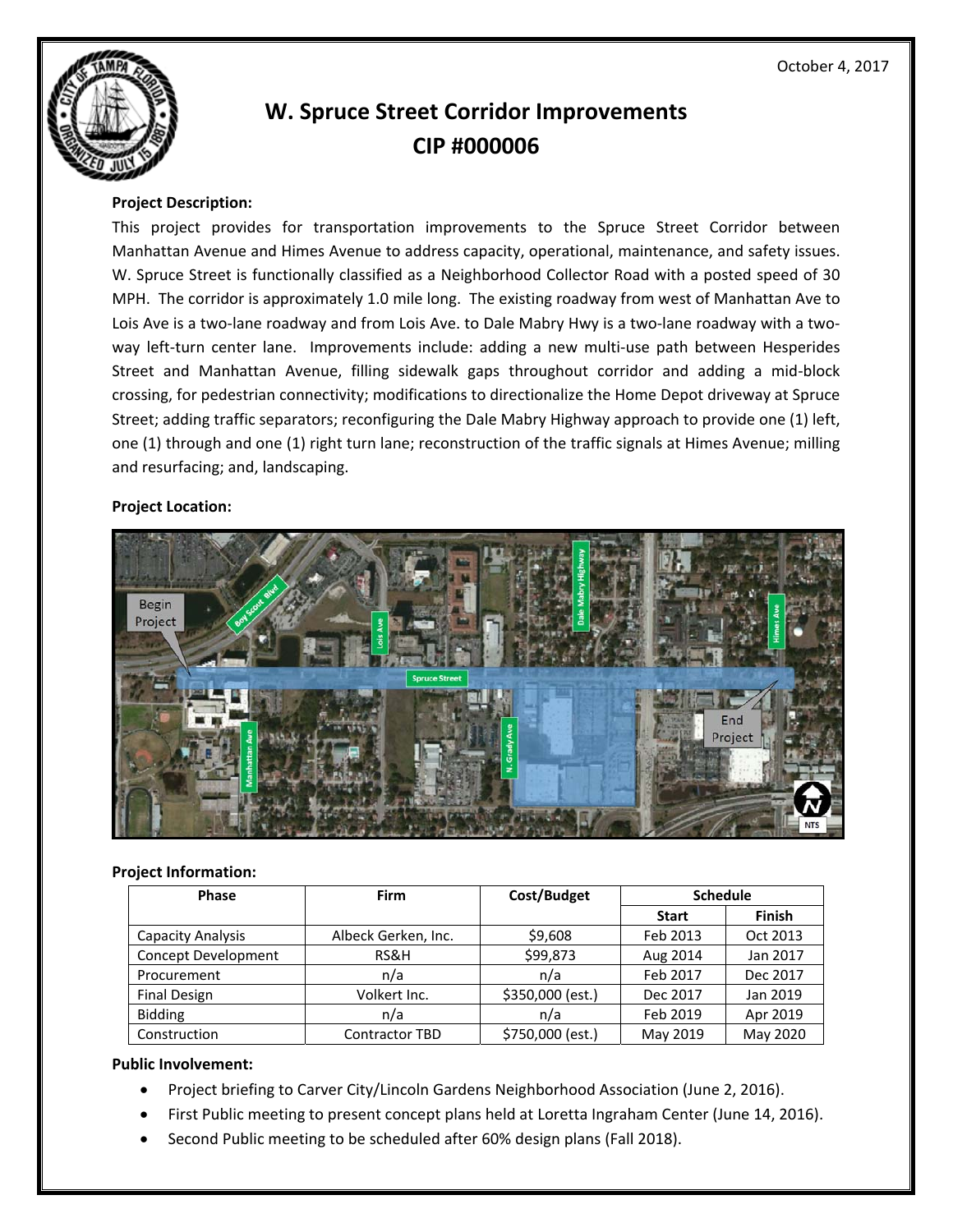

**Figure 1: Congestion, Operational and Safety Issues at Dale Mabry Hwy Intersection**

**Figure 2: Congestion on Spruce Street Looking West from Home Depot Driveway**